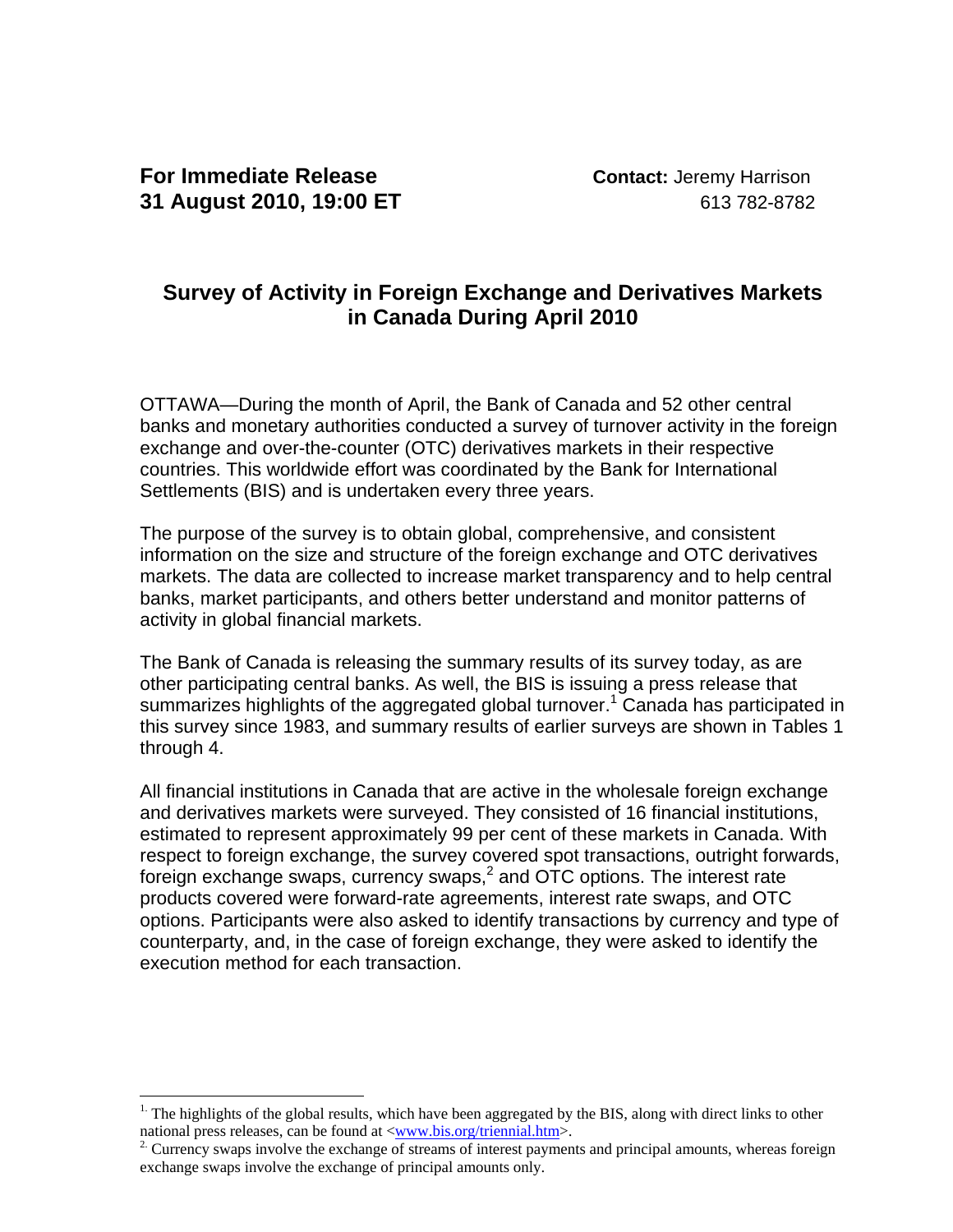The turnover part of the triennial survey is conducted on the basis of residence or location. In particular, the basis for reporting is the country in which the sales desk of a trade is located.<sup>3</sup> Where no sales desk is involved in a deal, the trading desk is used to determine the location. Although there was some variation in their individual assessments, on average, reporting dealers in Canada felt that turnover activity during the month of April was normal and that activity was steady during the preceding six months.

## **Highlights of the 2010 survey**

 $\overline{a}$ 

- On an average daily basis, the **turnover of traditional foreign exchange transactions** (defined to include spot transactions, outright forwards, and foreign exchange swaps) declined for the first time since the survey began in 1983. Average daily volumes fell by 2.3 per cent from US\$59.8 billion in April 2007 to US\$58.4 billion in April 2010. Total volumes during the month of April rose from US\$1.20 trillion in 2007 to US\$1.23 trillion, a monthly increase of 2.5 per cent. But average daily volumes declined due to one more business day in April 2010 than in April 2007 (Table 1).
- There was considerable variation in turnover growth by product. During the month of April, spot transactions increased to US\$384 billion and outright forwards to US\$132 billion, yielding growth rates of 34 per cent and 46 per cent, respectively, for average daily volumes in April 2010 over April 2007. In contrast, foreign exchange swaps fell to US\$711 billion during the month of April, a decline of 19 per cent on an average daily basis compared with the last survey.
- The average daily turnover of **currency swaps and OTC foreign exchange options** declined to US\$3.5 billion from US\$4.2 billion in April 2007. Currency swaps fell by 23 per cent to US\$1.2 billion per day, and foreign exchange options declined by 14 per cent to US\$2.2 billion per day (Table 2).
- With respect to **single-currency interest rate derivatives**, including forward-rate agreements, interest rate swaps, and OTC options, average daily turnover in April 2010 totalled US\$41.7 billion, double the US\$20.6 billion recorded in April 2007. As can be seen in Table 2, forwardrate agreements experienced modest growth, increasing from US\$6.2 billion per day in April 2007 to US\$6.5 billion per day during April 2010. Interest rate swaps tripled over the three years from the last survey to US\$34.6 billion on an average daily basis. In contrast, interest rate options fell dramatically to just US\$0.6 billion per day, the lowest survey level since 1995.
- The composition of traditional foreign exchange business by **type of instrument or product** over the past 10 surveys is shown in Table 3. The proportion of spot transactions has risen towards historically more typical

<sup>3.</sup> In contrast, in the Canadian Foreign Exchange Committee (CFEC) survey of foreign exchange volumes, the basis for reporting is the location of the trading desk in Canada, i.e., it includes all transactions that are priced and executed by traders in Canada. As with the triennial survey, the CFEC survey in Canada is coordinated by the Bank of Canada.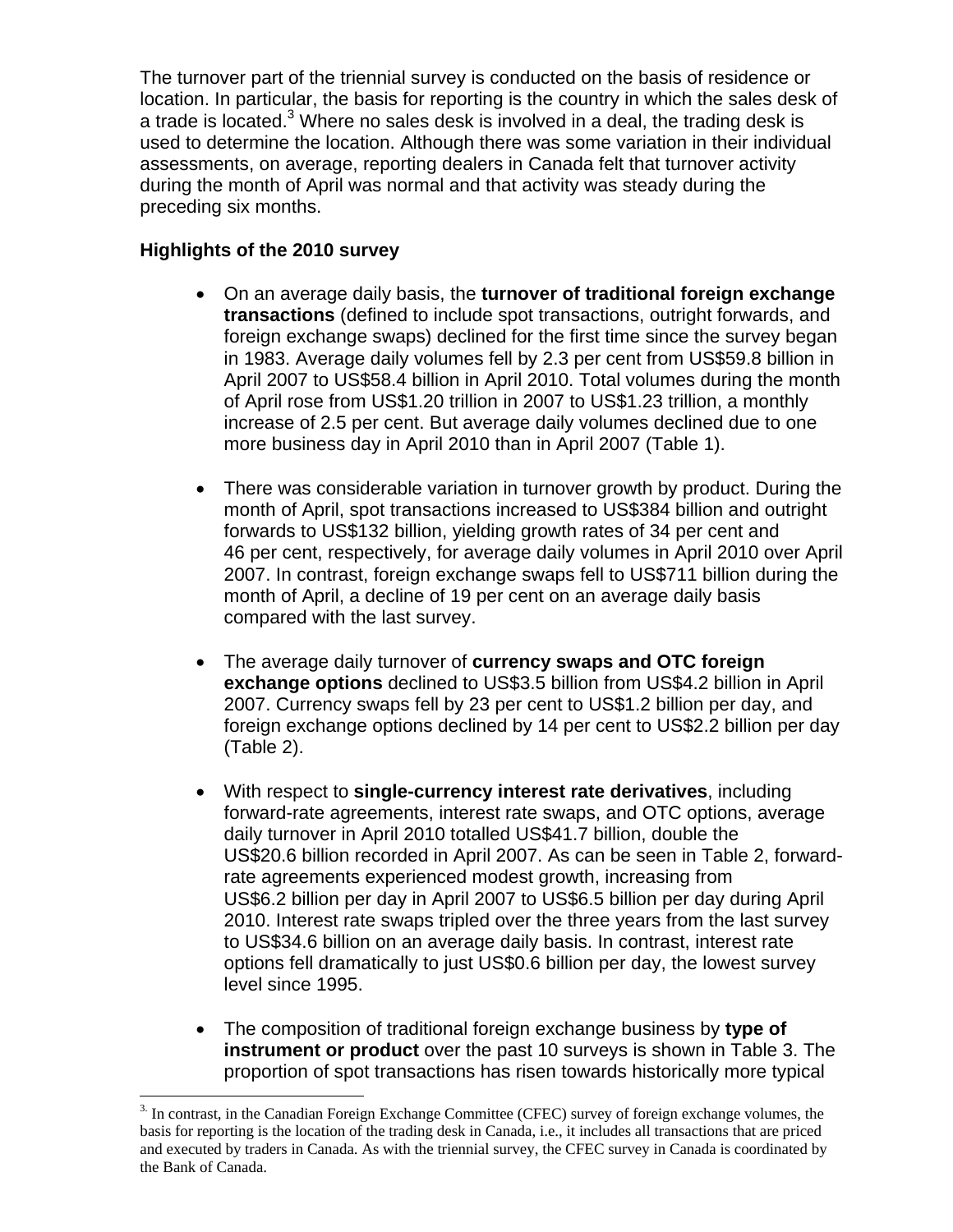levels (31 per cent), whereas the proportion of foreign exchange swaps has fallen to 58 per cent. Outright forwards rose to 11 per cent of traditional foreign exchange products.

- Table 3 also provides data on the composition of foreign exchange business by **type of counterparty**. This table shows that, over time, the proportion of business going through reporting dealers, which can be considered as a proxy for the interbank market, has declined from a high of 76 per cent in 1992 to the current low of 54 per cent in 2010. The foreign exchange market has become more customer-focused, particularly with respect to financial customers,<sup>4</sup> with the proportion of total transactions with financial customers rising from a low of around 9 per cent over the 1983–92 period to a high of 38 per cent in 2010. In contrast, the proportion of non-financial customer business, which is mainly with corporate firms and governments, has declined from around 19 per cent in the 1980s to 8 per cent in 2010.
- Table 4 shows the **distribution by currency** of foreign exchange market activity in Canada. Almost all transactions (94.2 per cent) have the U.S. dollar on one side. Similarly, the Canadian dollar was involved in 69.7 per cent of all transactions. The other most significant currencies in foreign exchange transactions in 2010 were the euro (12.8 per cent), the Japanese yen (4.5 per cent), the U.K. pound sterling (4.3 per cent), the Australian dollar (2.8 per cent), and the Mexican peso (2.6 per cent).
- Tables 5 and 6 provide more detailed information on the turnover in foreign exchange and interest rate derivatives, respectively, in Canada. In Table 5, it can be seen that, compared with April 2007, total foreign exchange turnover in Canadian-dollar against U.S.-dollar transactions increased marginally by 5.0 per cent, whereas other currency business against the U.S. dollar fell marginally by 6.1 per cent. The Canadian dollar, against currencies other than the U.S. dollar, and all other currency pairs represent only a very small percentage of total transactions (less than 6 per cent).
- Most interest rate derivatives in Canada (Table 6) are denominated in Canadian dollars (65 per cent), with the remainder split between U.S. dollars (19 per cent) and other currencies (16 per cent). Compared with the April 2007 survey, Canadian-dollar and other currency interest rate derivatives experienced very substantial growth, whereas U.S.-dollar derivatives fell marginally in volume.
- Table 7 provides detailed information on the **execution methods of foreign exchange contracts**, except currency swaps. The three execution methods—(i) interdealer direct (for the most part, transactions executed via direct telephone communication), (ii) electronic broking systems (automated order matching systems), and (iii) voice broking—can be

1

<sup>&</sup>lt;sup>4.</sup> Financial customers comprise financial institutions such as mutual funds, pension funds, hedge funds, currency funds, money market funds, leasing companies, insurance companies, financial subsidiaries of corporate firms, and central banks. Financial customers also include smaller commercial and investment banks that do not participate as reporting dealers in the triennial survey. (Globally, over 1,300 reporting dealers, mainly large commercial and investment banks, participated in the 2010 triennial survey.)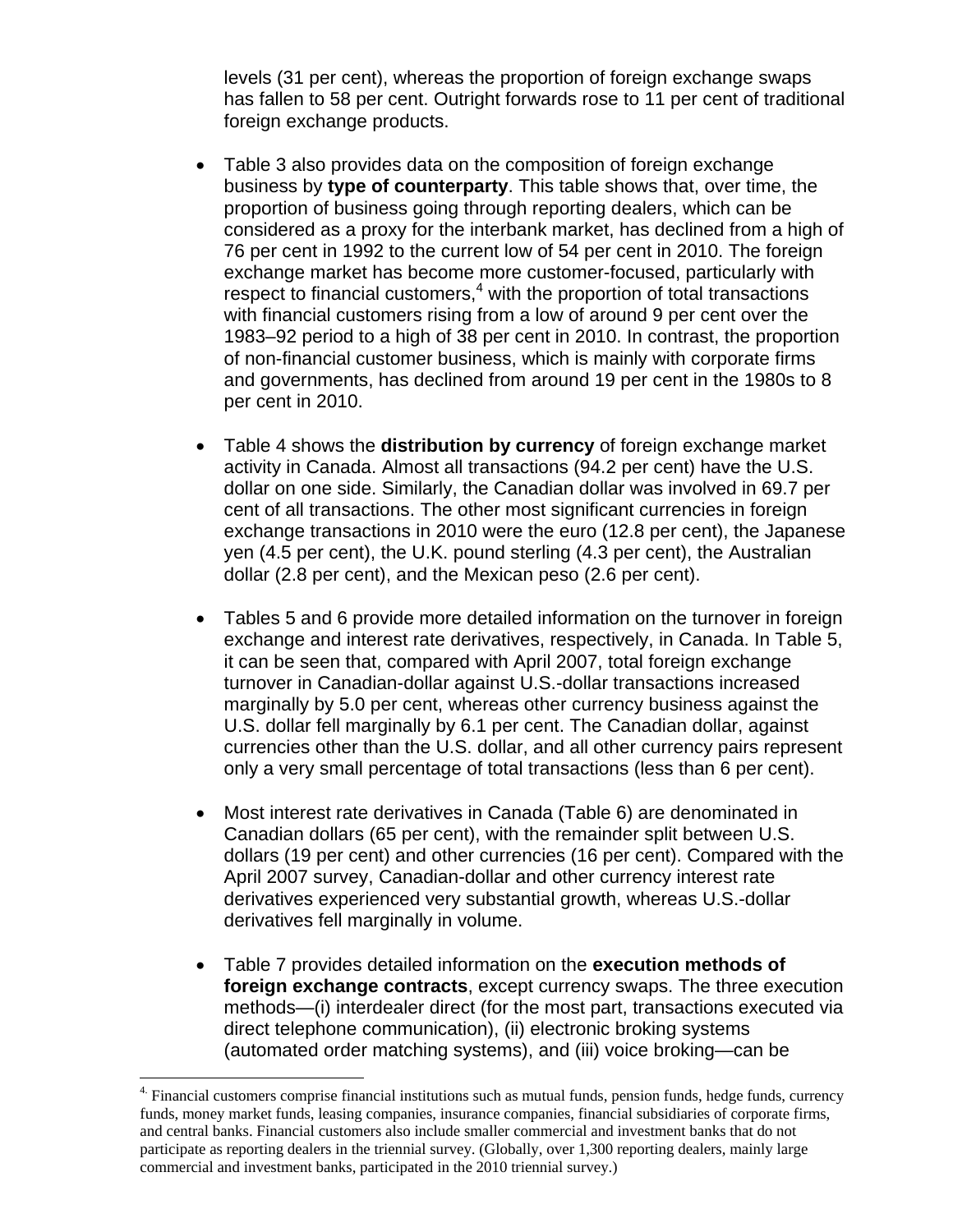thought of as **execution methods primarily for dealers**. On that basis, the same proportion of interdealer transactions is now undertaken both electronically and direct (almost 39 per cent of all interdealer trades).<sup>5</sup> Voice broking accounted for approximately 23 per cent of all interdealer trades.

- Similarly, as an approximation, the three execution methods—(i) customer direct (over the telephone), (ii) multi-bank dealing systems, and (iii) singlebank proprietary platforms—can be viewed as being **execution methods primarily for customers**. On that basis, 77 per cent of all customer trades in Canada are undertaken directly with the customer over the telephone, and 23 per cent are executed through either multi-bank or single-bank electronic trading systems.
- **Note:** Additional tables on the results of the Canadian survey, including detailed tables on amounts outstanding, will be made available on the Canadian Foreign Exchange Committee's (CFEC's) website (<www.cfec.ca>) later this year. As well, the final comprehensive report of the BIS on the survey should be available before the end of 2010. The CFEC's website will contain a direct link to that report once it is available.

 $\overline{a}$ 

 $<sup>5</sup>$  Most internal or related party trades are classified as having been executed "direct" in the survey.</sup>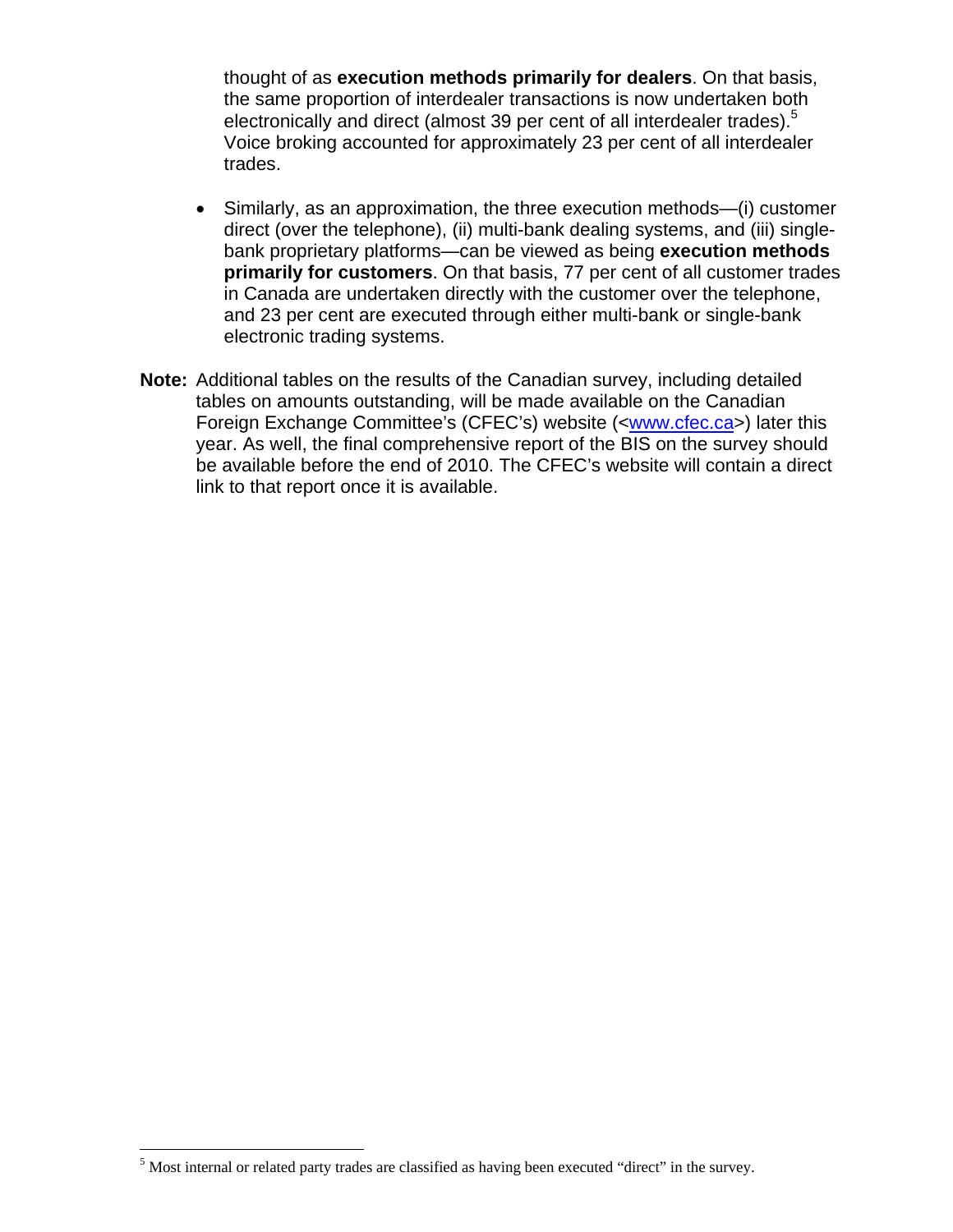## **Table 1: Traditional foreign exchange turnover in Canada: Summary of surveys**

|      |             | Foreign exchange turnover in April |                    | <b>Number</b><br>of | Average          |                   |                    |
|------|-------------|------------------------------------|--------------------|---------------------|------------------|-------------------|--------------------|
|      | <b>Spot</b> | Outright<br>forwards               | <b>FX</b><br>swaps | <b>Total</b>        | business<br>days | daily<br>turnover | Per cent<br>change |
| 1983 | 44.3        | 5.2                                | 53.7               | 103.2               | 20               | 5.2               |                    |
| 1986 | 81.5        | 11.2                               | 98.5               | 191.2               | 20               | 9.6               | 84.6               |
| 1989 | 123.9       | 14.1                               | 161.9              | 299.9               | 20               | 15.0              | 56.3               |
| 1992 | 162.1       | 17.6                               | 281.2              | 460.9               | 21               | 21.9              | 46.0               |
| 1995 | 228.5       | 47.9                               | 290.1              | 566.5               | 19               | 29.8              | 36.1               |
| 1998 | 226.5       | 30.0                               | 516.2              | 772.7               | 21               | 36.8              | 23.5               |
| 2001 | 217.3       | 45.0                               | 570.6              | 832.9               | 20               | 41.6              | 13.0               |
| 2004 | 385.7       | 83.4                               | 663.4              | 1,132.5             | 21               | 53.9              | 29.6               |
| 2007 | 273.1       | 86.1                               | 837.3              | 1,196.5             | 20               | 59.8              | 11.0               |
| 2010 | 383.9       | 132.0                              | 710.9              | 1,226.8             | 21               | 58.4              | $-2.3$             |

Billions of U.S. dollars

### **Table 2: Over-the-counter (OTC) derivatives market turnover in Canada: Summary of surveys**

Average daily turnover in April in billions of U.S. dollars

|      |                 | Foreign exchange derivatives |              | Single-currency interest rate derivatives |                 |                |       |  |  |  |
|------|-----------------|------------------------------|--------------|-------------------------------------------|-----------------|----------------|-------|--|--|--|
|      |                 |                              |              | <b>Forward</b>                            | <b>Interest</b> |                |       |  |  |  |
|      | <b>Currency</b> |                              |              | rate                                      | rate            |                |       |  |  |  |
|      | swaps           | <b>Options</b>               | <b>Total</b> | agreements                                | swaps           | <b>Options</b> | Total |  |  |  |
| 1995 | 0.1             | 0.8                          | 0.9          | 3.0                                       | 1.0             | 0.3            | 4.3   |  |  |  |
| 1998 | 0.3             | 0.8                          | 1.1          | 2.4                                       | 2.9             | 1.1            | 6.4   |  |  |  |
| 2001 | 0.3             | 2.3                          | 2.6          | 2.9                                       | 6.1             | 0.9            | 9.9   |  |  |  |
| 2004 | 0.6             | 4.8                          | 5.4          | 3.4                                       | 7.3             | 1.4            | 12.1  |  |  |  |
| 2007 | 1.6             | 2.6                          | 4.2          | 6.2                                       | 10.8            | 3.6            | 20.6  |  |  |  |
| 2010 | 1.2             | 2.2                          | 3.5          | 6.5                                       | 34.6            | 0.6            | 41.7  |  |  |  |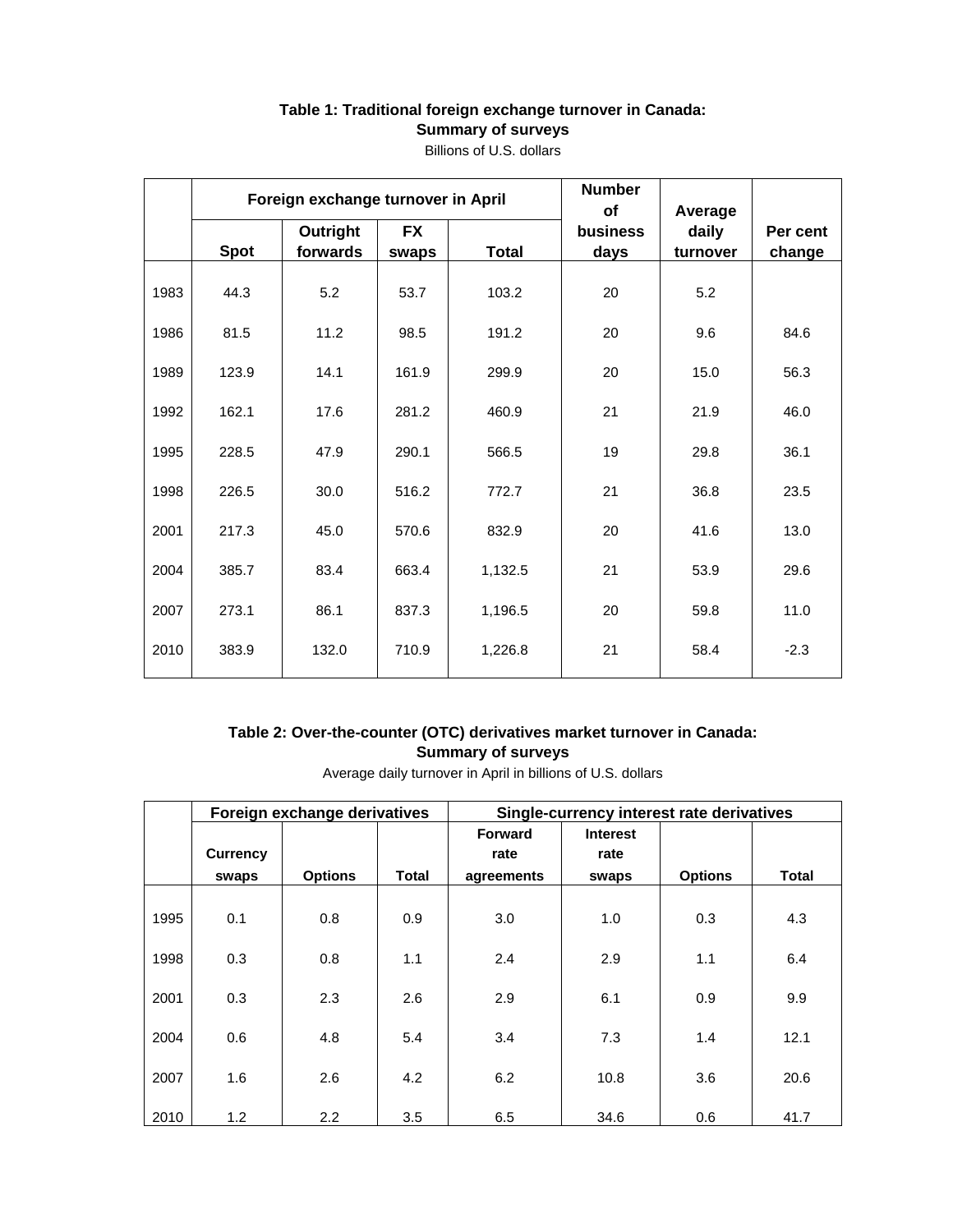#### **Table 3: Reported foreign exchange turnover in Canada by instrument and by counterparty: Summary of surveys**

|      | <b>Instrument</b> |      |                      |      |                           |      |                             | <b>Counterparty</b> |                  |                  |               |      |  |  |  |
|------|-------------------|------|----------------------|------|---------------------------|------|-----------------------------|---------------------|------------------|------------------|---------------|------|--|--|--|
|      |                   |      |                      |      |                           |      |                             |                     |                  | <b>Customers</b> |               |      |  |  |  |
|      | <b>Spot</b>       |      | Outright<br>forwards |      | Foreign<br>exchange swaps |      | <b>Reporting</b><br>dealers |                     | <b>Financial</b> |                  | Non-financial |      |  |  |  |
| 1983 | 44                | (43) | 5                    | (5)  | 54                        | (52) | 75                          | (73)                | $\bf8$           | (8)              | 19            | (19) |  |  |  |
| 1986 | 82                | (43) | 11                   | (6)  | 98                        | (51) | 131                         | (69)                | 24               | (12)             | 36            | (19) |  |  |  |
| 1989 | 124               | (41) | 14                   | (5)  | 162                       | (54) | 217                         | (72)                | 25               | (8)              | 58            | (20) |  |  |  |
| 1992 | 162               | (35) | 18                   | (4)  | 281                       | (61) | 360                         | (76)                | 32               | (7)              | 79            | (17) |  |  |  |
| 1995 | 229               | (41) | 48                   | (8)  | 290                       | (51) | 347                         | (61)                | 141              | (25)             | 79            | (14) |  |  |  |
| 1998 | 227               | (29) | 30                   | (4)  | 516                       | (67) | 550                         | (71)                | 123              | (16)             | 100           | (13) |  |  |  |
| 2001 | 217               | (26) | 45                   | (5)  | 571                       | (69) | 534                         | (64)                | 198              | (24)             | 101           | (12) |  |  |  |
| 2004 | 386               | (34) | 83                   | (7)  | 663                       | (59) | 704                         | (62)                | 318              | (28)             | 110           | (10) |  |  |  |
| 2007 | 273               | (23) | 86                   | (7)  | 837                       | (70) | 661                         | (55)                | 422              | (35)             | 113           | (9)  |  |  |  |
| 2010 | 384               | (31) | 132                  | (11) | 711                       | (58) | 660                         | (54)                | 465              | (38)             | 102           | (8)  |  |  |  |

Billions of U.S. dollars in April (Figures in parentheses indicate percentage shares)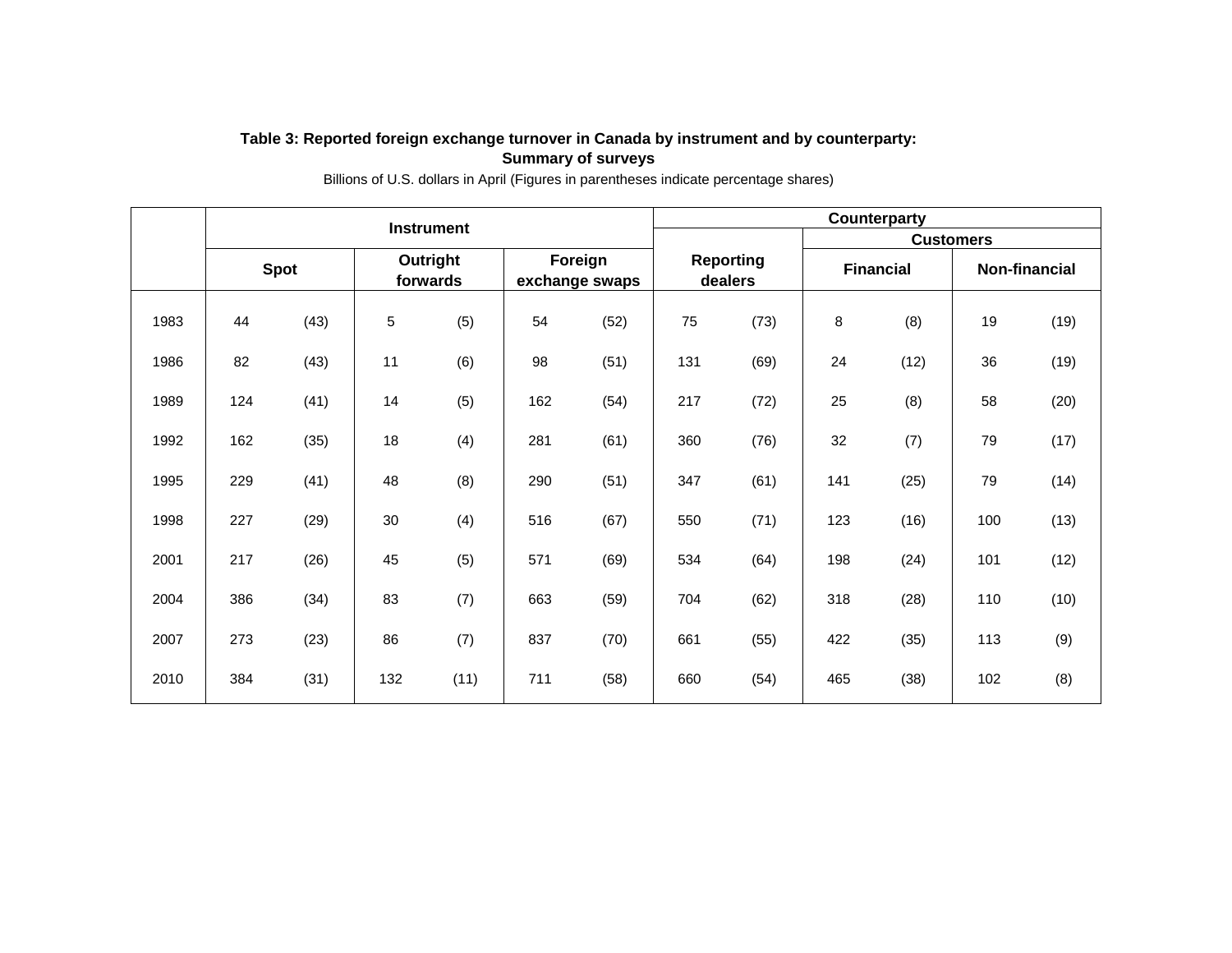| <b>Currency</b>                | <b>April</b>             | <b>March</b>             | <b>April</b>             | <b>April</b> | <b>April</b>      | <b>April</b>             | <b>April</b>             | <b>April</b> | <b>April</b> | <b>April</b> |
|--------------------------------|--------------------------|--------------------------|--------------------------|--------------|-------------------|--------------------------|--------------------------|--------------|--------------|--------------|
|                                | 1983                     | 1986                     | 1989                     | 1992         | 1995              | 1998                     | 2001                     | 2004         | 2007         | 2010         |
| U.S. dollar                    | 99.0                     | 99.4                     | 99.2                     | 96.3         | 96.6              | 96.8                     | 96.0                     | 95.3         | 95.6         | 94.2         |
| Canadian dollar                | 75.7                     | 68.2                     | 66.2                     | 65.2         | 69.6              | 70.2                     | 61.8                     | 55.5         | 67.8         | 69.7         |
| Euro <sup>a</sup>              | --                       | $\overline{\phantom{m}}$ | $\overline{\phantom{a}}$ | --           | --                | $\overline{\phantom{a}}$ | 15.7                     | 17.7         | 11.7         | 12.8         |
| German mark <sup>a</sup>       | 10.7                     | 13.4                     | 12.9                     | 17.0         | 16.0              | 14.9                     | $\overline{\phantom{a}}$ | --           | --           | --           |
| Japanese yen                   | 2.9                      | 4.2                      | 7.3                      | 5.8          | 6.0               | 7.3                      | 8.7                      | 9.4          | 5.4          | 4.5          |
| U.K. pound                     | 6.8                      | 8.3                      | 6.3                      | 6.9          | 4.4               | 4.6                      | 7.8                      | 7.8          | 6.9          | 4.3          |
| Australian dollar <sup>b</sup> | $\overline{\phantom{a}}$ | $\overline{\phantom{a}}$ | $\overline{\phantom{a}}$ | --           | $\qquad \qquad -$ | 1.0                      | 2.3                      | 4.2          | 3.5          | 2.8          |
| Mexican pesob                  | $\overline{\phantom{a}}$ | $\overline{\phantom{a}}$ | $\overline{\phantom{a}}$ | --           | --                | $\overline{\phantom{a}}$ | 0.5                      | 1.9          | 3.9          | 2.6          |
| Swiss franc                    | 2.9                      | 4.7                      | 5.6                      | 5.0          | 4.4               | 2.3                      | 4.2                      | 4.5          | 2.6          | $1.1$        |
| Hong Kong dollar <sup>b</sup>  | $\overline{\phantom{a}}$ | $\overline{\phantom{m}}$ | $\overline{\phantom{a}}$ | --           | --                | $\overline{\phantom{a}}$ | 0.2                      | 1.4          | 0.5          | 0.4          |
| Other currencies               | 2.0                      | 1.8                      | 2.5                      | 3.8          | 3.0               | 2.9                      | 2.8                      | 2.3          | 2.0          | 7.1          |
| All currencies <sup>c</sup>    | 200.0                    | 200.0                    | 200.0                    | 200.0        | 200.0             | 200.0                    | 200.0                    | 200.0        | 200.0        | 200.0        |

#### **Table 4: Traditional foreign exchange market turnover in Canada by currency: Summary of surveys**

<sup>a</sup> On 1 January 1999, the euro replaced 11 European currencies, including the German mark.

 $<sup>b</sup>$  Dashes (--) indicate that the currency was not broken out and reported separately.</sup>

c Since every foreign exchange transaction involves two currencies, the reporting of all currencies necessarily sums to 200 per cent.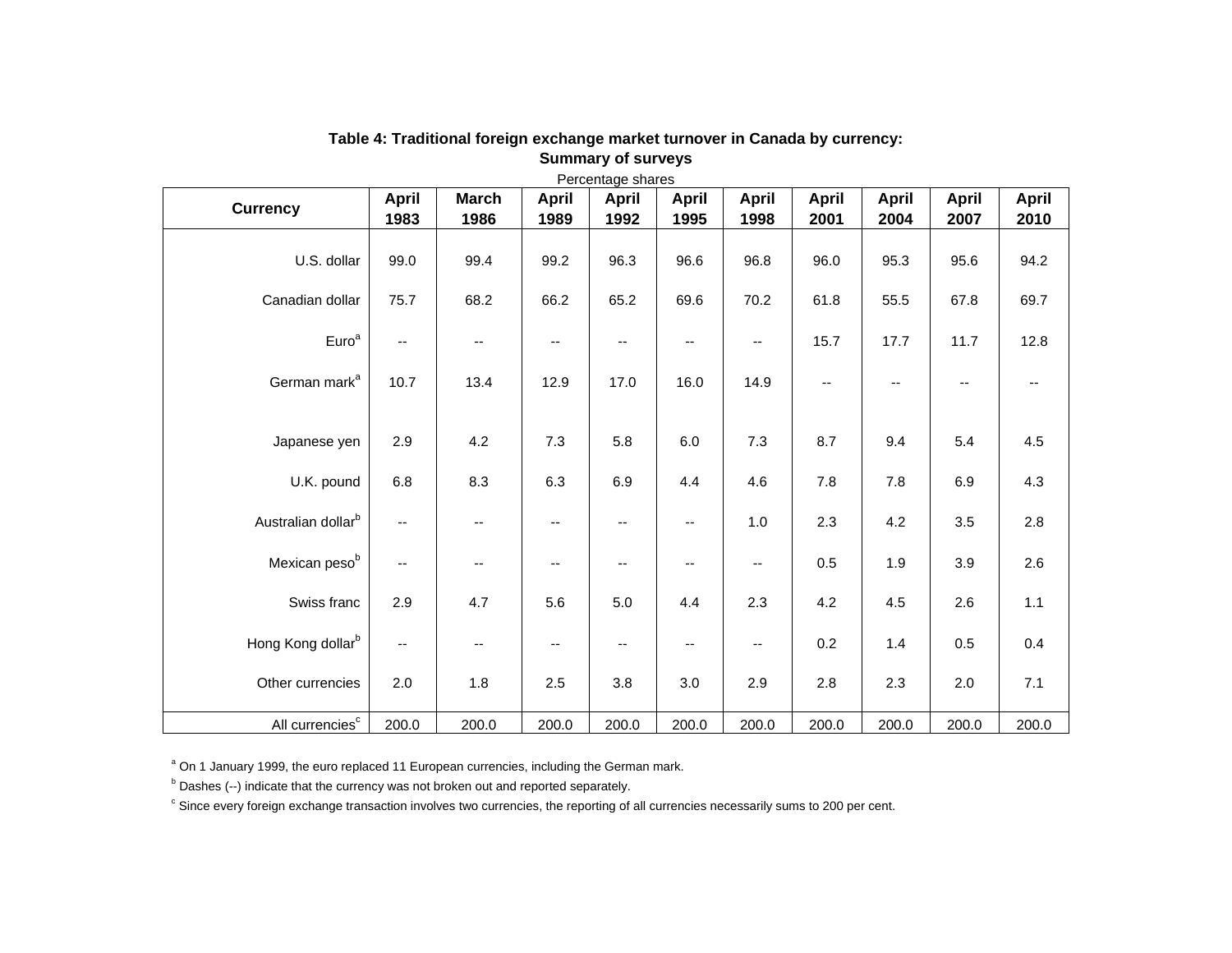#### **Table 5: Total reported foreign exchange turnover in Canada**

Millions of U.S. dollars per month

| Canadian dollar against<br>U.S. dollar<br>Instrument and<br>counterparty |         | U.S. dollar against other<br>currencies |          |           | Canadian dollar against<br>currencies other than the<br>U.S. dollar |          |        | All other currency pairs |          |        | All currencies |          |          |              |          |
|--------------------------------------------------------------------------|---------|-----------------------------------------|----------|-----------|---------------------------------------------------------------------|----------|--------|--------------------------|----------|--------|----------------|----------|----------|--------------|----------|
|                                                                          | April   | <b>April</b>                            | Per cent | April     | <b>April</b>                                                        | Per cent | April  | April                    | Per cent | April  | April          | Per cent | April    | <b>April</b> | Per cent |
|                                                                          | 2007    | 2010                                    | growth   | 2007      | 2010                                                                | growth   | 2007   | 2010                     | growth   | 2007   | 2010           | growth   | 2007     | 2010         | growth   |
|                                                                          |         |                                         |          |           |                                                                     |          |        |                          |          |        |                |          |          |              |          |
| <b>Spot</b>                                                              | 162,540 | 217,154                                 | 33.6     | 92,253    | 135,484                                                             | 46.9     | 7,503  | 16,292                   | 117.1    | 10,780 | 13,189         | 22.3     | 273,075  | 383,894      | 40.6     |
| <b>Reporting dealers</b>                                                 | 90,923  | 127,257                                 | 40.0     | 57.303    | 89,420                                                              | 56.0     |        |                          |          |        |                |          | 155,212  | 230,399      | 48.4     |
| <b>Financial customers</b>                                               | 45,882  | 60,456                                  | 31.8     | 31,779    | 42,205                                                              | 32.8     |        |                          |          |        |                |          | 86,400   | 117,951      | 36.5     |
| Non-financial customers                                                  | 25,735  | 29,441                                  | 14.4     | 3,171     | 3,859                                                               | 21.7     |        |                          |          |        |                |          | 31,463   | 35,544       | 13.0     |
| <b>Outright forwards</b>                                                 | 45,469  | 55,907                                  | 23.0     | 24,452    | 56,033                                                              | 129.2    | 13,571 | 15,832                   | 16.7     | 2,577  | 3,545          | 37.5     | 86,069   | 132,026      | 53.4     |
|                                                                          | 12,757  | 9,718                                   | $-23.8$  | $-80,981$ | $-106,011$                                                          | 30.9     |        |                          |          |        |                |          | 28,236   | 40,542       | 43.6     |
| Reporting dealers<br><b>Financial customers</b>                          |         |                                         | 65.5     | 8.617     |                                                                     | 172.1    |        |                          |          |        |                |          | 35.646   |              |          |
|                                                                          | 16,820  | 27,833                                  |          |           | 23,449                                                              |          |        |                          |          |        |                |          |          | 65,167       | 82.8     |
| Non-financial customers                                                  | 15,892  | 18,356                                  | 15.5     | 4,382     | 5,395                                                               | 23.1     |        |                          |          |        |                |          | 22,187   | 26,317       | 18.6     |
| <b>FX swaps</b>                                                          | 559,264 | 532,252                                 | $-4.8$   | 256,500   | 158,753                                                             | $-38.1$  | 20,464 | 18,247                   | $-10.8$  | 1,106  | 1,430          | 29.2     | 837,334  | 710,903      | $-15.1$  |
|                                                                          |         | 272,756                                 | $-12.5$  |           |                                                                     | $-28.9$  |        |                          |          |        |                |          |          | 388,805      | $-18.6$  |
| <b>Reporting dealers</b>                                                 | 311,631 |                                         |          | 159,080   | 113,097                                                             |          |        |                          |          |        |                |          | 477,864  |              |          |
| <b>Financial customers</b>                                               | 200,084 | 230,886                                 | 15.4     | 90,148    | 36,556                                                              | $-59.4$  |        |                          |          |        |                |          | 300,014  | 281,592      | $-6.1$   |
| Non-financial customers                                                  | 47,549  | 28,610                                  | $-39.8$  | 7,272     | 9,100                                                               | 25.1     |        |                          |          |        |                |          | 59,456   | 40,506       | $-31.9$  |
| <b>Total reporting dealers</b>                                           | 415.311 | 409,731                                 | $-1.3$   | 135.402   | 96,506                                                              | $-28.7$  | 11.955 | 10.067                   | $-15.8$  | 6,210  | 2,292          | $-63.1$  | 661.311  | 659.745      | $-0.2$   |
|                                                                          |         |                                         |          |           |                                                                     |          |        |                          |          |        |                |          |          |              |          |
| <b>Total customers</b>                                                   | 351,962 | 395,582                                 | 12.4     | 145.369   | 120.564                                                             | $-17.1$  | 29.582 | 38,208                   | 29.2     | 8,253  | 9,205          | 11.5     | 535,166  | 567,077      | 6.0      |
| Financial                                                                | 262,786 | 319,175                                 | 21.5     | 130,544   | 102,210                                                             | $-21.7$  | 21,382 | 34,065                   | 59.3     | 7,348  | 7,854          | 6.9      | 422,060  | 464,710      | 10.1     |
| Non-financial                                                            | 89,176  | 76,407                                  | $-14.3$  | 14,825    | 18,354                                                              | 23.8     | 8,200  | 4,143                    | $-49.5$  | 905    | 1,351          | 49.3     | 113,106  | 102,367      | $-9.5$   |
|                                                                          |         |                                         |          |           |                                                                     |          |        |                          |          |        |                |          |          |              |          |
| Local                                                                    | 305,003 | 281,961                                 | $-7.6$   | 78.914    | 73,835                                                              | $-6.4$   | 35.675 | 36,911                   | 3.5      | 1.882  | 1,234          | $-34.5$  | 389,819  | 351,171      | $-9.9$   |
| <b>Cross-border</b>                                                      | 462,270 | 523,352                                 | 13.2     | 325,945   | 319,596                                                             | $-1.9$   | 5,862  | 13,460                   | 129.6    | 12,581 | 16,929         | 34.6     | 806,658  | 875,651      | 8.6      |
|                                                                          |         |                                         |          |           |                                                                     |          |        |                          |          |        |                |          |          |              |          |
| <b>Total turnover</b>                                                    | 767,273 | 805,313                                 | 5.0      | 373,205   | 350,270                                                             | $-6.1$   | 41,537 | 50,371                   | 21.3     | 14,463 | 18,163         | 25.6     | 1196,477 | 1226,822     | 2.5      |
| Currency swaps                                                           | 17,510  | 15,724                                  | $-10.2$  | 12,525    | 9,511                                                               | $-24.1$  | 7.299  | 362                      | $-95.0$  | 3      | 442            | 14633.3  | 32,067   | 26,039       | $-18.8$  |
| OTC options                                                              | 39,693  | 23,268                                  | $-41.4$  | 9,671     | 18,636.5                                                            | 92.7     | 1,146  | 1,641                    | 43.2     | 1,513  | 2,073          | 37.0     | 52,023   | 46,889       | $-9.9$   |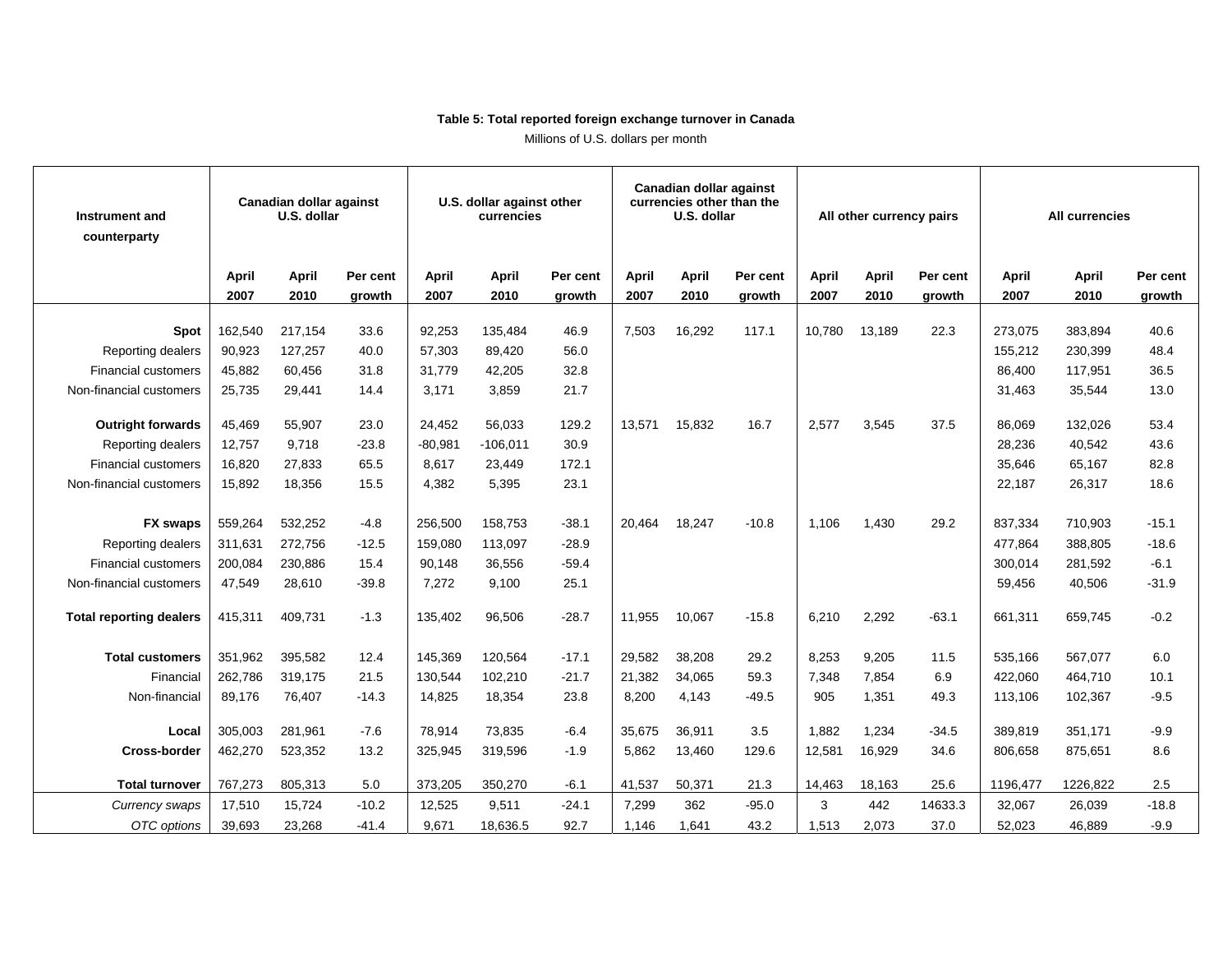| <b>Instrument and</b><br>counterparty | <b>Canadian dollar</b> |                      | U.S. dollar        |                      |                      | All other currencies |               |                      | <b>All currencies</b>    |               |                      |                    |
|---------------------------------------|------------------------|----------------------|--------------------|----------------------|----------------------|----------------------|---------------|----------------------|--------------------------|---------------|----------------------|--------------------|
|                                       | April<br>2007          | <b>April</b><br>2010 | Per cent<br>growth | <b>April</b><br>2007 | <b>April</b><br>2010 | Per cent<br>growth   | April<br>2007 | <b>April</b><br>2010 | Per cent<br>growth       | April<br>2007 | <b>April</b><br>2010 | Per cent<br>growth |
|                                       |                        |                      |                    |                      |                      |                      |               |                      |                          |               |                      |                    |
| <b>Forward-rate agreements</b>        | 11,424                 | 102,456              | 796.8              | 93,093               | 21,616               | $-76.8$              | 19,308        | 13,257               | $-31.3$                  | 123,824       | 137,329              | 10.9               |
| Reporting dealers                     | 4,816                  | 96,433               | 1902.3             | 17,501               | 12,833               | $-26.7$              | 1,637         | 4,253                | 159.8                    | 23,953        | 113,519              | 373.9              |
| <b>Financial customers</b>            | 5,282                  | 6,023                | 14.0               | 70,658               | 8,783                | $-87.6$              | 17,456        | 9,004                | $\overline{\phantom{a}}$ | 93,396        | 23,810               | $-74.5$            |
| Non-financial customers               | 1,326                  | 0                    | $-100.0$           | 4,934                | 0                    | $-100.0$             | 215           | 0                    | $\overline{\phantom{a}}$ | 6,475         | 0                    | $-100.0$           |
| Interest rate swaps                   | 143,089                | 459,037              | 220.8              | 57,844               | 137,150              | 137.1                | 14,563        | 129,430              | 788.8                    | 215,495       | 725,616              | 236.7              |
| Reporting dealers                     | 98,777                 | 346,562              | 250.9              | 41,577               | 114.562              | 175.5                | 8.018         | 96,856               | 1108.0                   | 148,371       | 557,979              | 276.1              |
| <b>Financial customers</b>            | 19,336                 | 76,348               | 294.8              | 12,845               | 17,001               | 32.4                 | 3,284         | 16,952               | 416.2                    | 35,465        | 110,301              | 211.0              |
| Non-financial customers               | 24,976                 | 36,127               | 44.6               | 3,422                | 5,587                | 63.3                 | 3,261         | 15,622               | 379.1                    | 31,659        | 57,336               | 81.1               |
|                                       |                        |                      |                    |                      |                      |                      |               |                      |                          |               |                      |                    |
| <b>OTC options</b>                    | 44,945                 | 5,753                | $-87.2$            | 24,484               | 5,845                | $-76.1$              | 2,894         | 981                  | $-66.1$                  | 72,323        | 12,579               | $-82.6$            |
| Reporting dealers                     | 24,482                 | 2,690                | $-89.0$            | 8.731                | 3,957                | $-54.7$              | 165           | 981                  | 494.5                    | 33,378        | 7,628                | $-77.1$            |
| <b>Financial customers</b>            | 14,938                 | 588                  | $-96.1$            | 13,825               | 449                  | $-96.8$              | 2,544         | 0                    | $\overline{\phantom{a}}$ | 31,307        | 1,037                | $-96.7$            |
| Non-financial customers               | 5,525                  | 2,475                | $-55.2$            | 1,928                | 1,439                | $-25.4$              | 185           | 0                    | $\overline{\phantom{a}}$ | 7,638         | 3,914                | $-48.8$            |
| <b>Total reporting dealers</b>        | 128,075                | 445,684              | 248.0              | 67,809               | 131,351              | 93.7                 | 9,820         | 102,090              | 939.6                    | 205,702       | 679,125              | 230.1              |
| <b>Total customers</b>                | 71,383                 | 121,561              | 70.3               | 107,612              | 33,259               | $-69.1$              | 26,945        | 41,578               | 54.3                     | 205,940       | 196,398              | $-4.6$             |
| Financial                             | 39,556                 | 82,959               | 109.7              | 97,328               | 26,233               | $-73.0$              | 23,284        | 25,956               | 11.5                     | 160,168       | 135,148              | $-15.6$            |
| Non-financial                         | 31,827                 | 38,602               | 21.3               | 10,284               | 7,026                | $-31.7$              | 3,661         | 15,622               | 326.7                    | 45,772        | 61,250               | 33.8               |
| Local                                 | 85,606                 | 163,672              | 91.2               | 20,533               | 22,412               | 9.2                  | 9,947         | 736                  | $-92.6$                  | 116,086       | 186,820              | 60.9               |
| <b>Cross-border</b>                   | 113,852                | 403,573              | 254.5              | 154,887              | 142,198              | $-8.2$               | 26,817        | 142,932              | 433.0                    | 295,556       | 688,703              | 133.0              |
|                                       |                        |                      |                    |                      |                      |                      |               |                      |                          |               |                      |                    |
| <b>Total turnover</b>                 | 199,458                | 567,245              | 184.4              | 175,420              | 164,610              | $-6.2$               | 36,764        | 143,668              | 290.8                    | 411,642       | 875,523              | 112.7              |

#### **Table 6: Total turnover of single-currency interest rate derivatives in Canada**  Millions of U.S. dollars per month